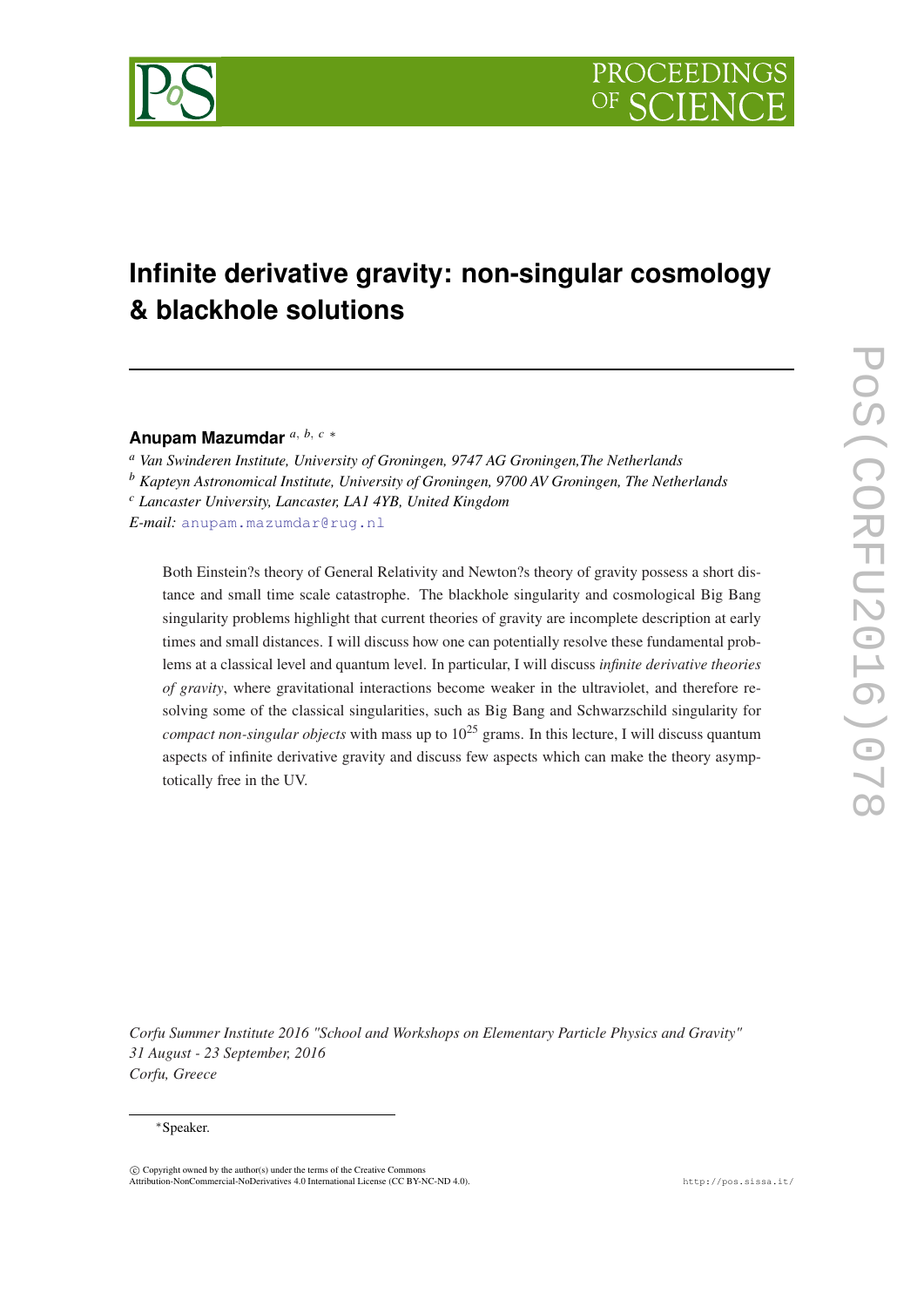## 1. Introduction

Einstein's theory of General Relativity (GR) has been extremely successful in its predictions from solar system tests to galactic scales [[1](#page-12-0)], and now with the direct detection of gravitational waves [[2](#page-12-0)]. However, at short distances and at small time scales the theory suffers from ultraviolet (UV) catastrophe [[3](#page-12-0)]. There are classical singularities such as blackhole singularity and cosmological singularity [[4](#page-12-0)]. Furthermore, at a quantum level pure gravity at one loop is renormalizable, but at higher loops it is not [\[3\]](#page-12-0). Many attempts have been made to understand the UV aspects of gravity in the context of perturbative quantum gravity [\[5,](#page-12-0) [6,](#page-12-0) [7\]](#page-12-0), asymptotic safety [[8](#page-12-0)], non-perturbative approaches [\[9\]](#page-13-0), loop quantum gravity [\[10](#page-13-0)], and string theory [[11\]](#page-13-0). All these approaches are promising, and in particular there may be some underlying connection between all these approaches. One common thread is *non-local* interactions, which is prevalent in many of these approaches - such as non-perturbative approaches to quantum gravity and string theory. Here, I will show that non-local interactions in gravity is *inevitable*, because of covariant derivative interactions. Any corrections to Einstein-Hilbert action would comprise of higher covariant derivatives for a massless graviton. But, just brining higher covariant derivative contributions in metric does not stop the agony for gravitational interactions. In fact, it deteriorates the situation, for any spin higher derivatives harbinger classical and quantum instability. At a classical level, the Hamiltonian density can be unbounded from below due to Oströgradsky theorem [[12\]](#page-13-0). At a quantum level, the new dynamical degrees of freedom will be *ghost* [[13\]](#page-13-0). The presence of *ghost* makes the vacuum unstable. One may hope that such a massive ghost may be superheavy compared to the scale of an effective field theory, and so at energies below the cut-off the *ghost* states do not meddle with the predictions of low energy theory. However, this is indeed an opportunistic view point, and it does not help addressing some of the thorny UV issues pertaining to classical singularities.

A very well-known example in this context is the quadratic curvature gravity [[14\]](#page-13-0), pure gravity in this context is power-counting renormalizable as shown by Stelle, but carries massive spin-2 ghost [[14\]](#page-13-0). Furthermore, the quadratic curvature gravity does not resolve the classical singularities, such as cosmological or blackhole singularities. Recently, there has been some interesting progress been made in all these frontiers. One of the issues of resolving the perturbative *ghost* problem has been addressed in the context of infinite derivative theory of gravity (*IDG*), see [[15](#page-13-0), [16](#page-13-0)], and [[17,](#page-13-0) [18](#page-13-0)], which I will review briefly and then discuss how such *IDG* can also address classical singularities.

# 2. Infinite Derivative Gravity (*IDG*)

The main motivation for an *IDG* is to address the perturbative *ghost*, which plagues higher derivative theories in general <sup>1</sup>. The issue of *ghost* cannot be addressed order by order in higher derivatives. Just to given an example, let us consider a higher derivative massive (non-tachyonic)

<sup>&</sup>lt;sup>1</sup>The issue of *ghost* is not just pertaining to gravity. The discussion applies to any higher derivative spin-theory, such as spin-0, spin-1/2 and spin-1, spin-3/2, etc.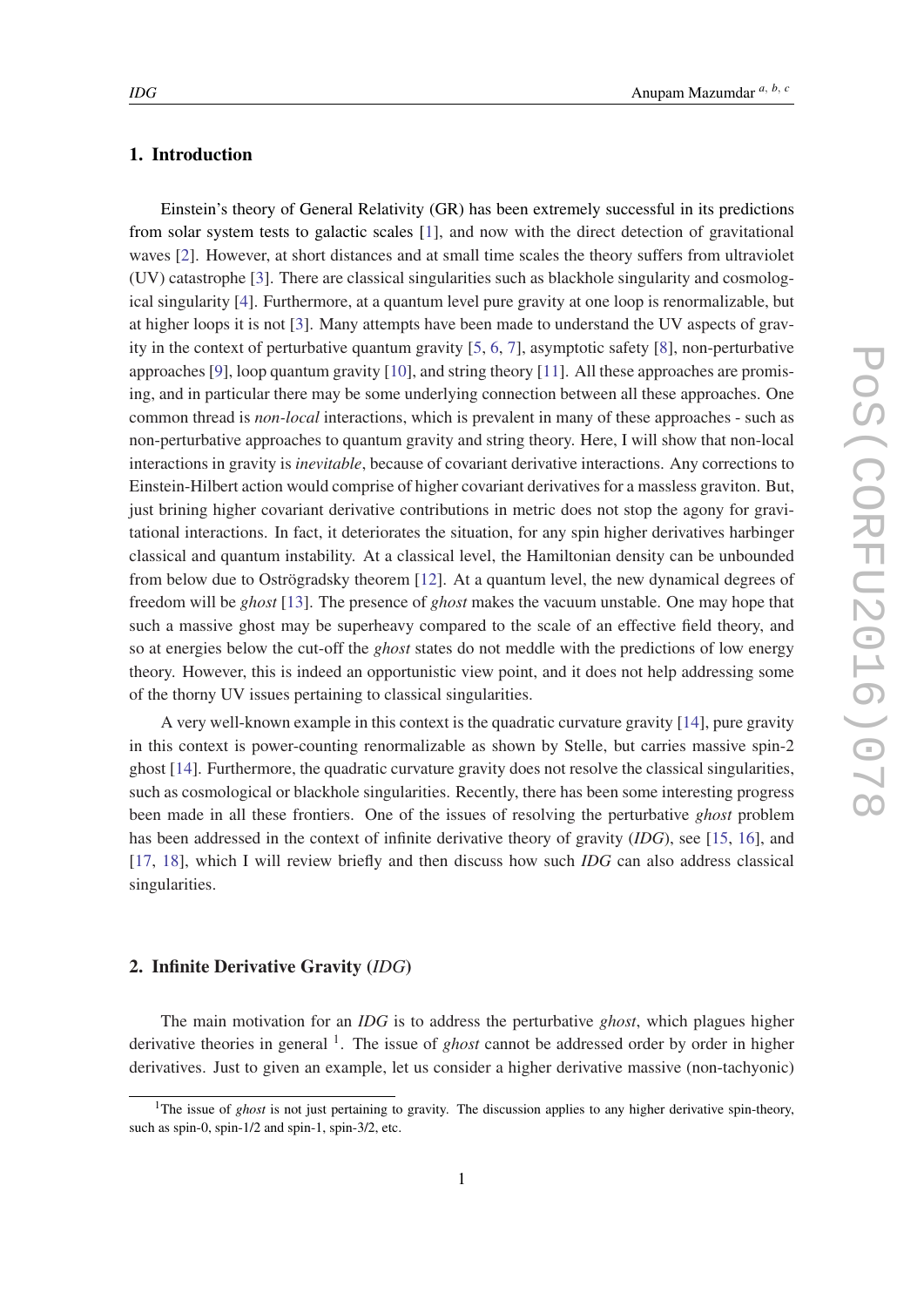<span id="page-2-0"></span>scalar field theory <sup>2</sup>

$$
S = \int d^4x \phi \Box (\Box + m^2) \phi, \Rightarrow \Box (\Box + m^2) \phi = 0, \Rightarrow \Pi(p^2) = \frac{1}{p^2(p^2 - m^2)} \sim \frac{1}{p^2} - \frac{1}{p^2 - m^2}, \tag{2.1}
$$

where  $\Box = \nabla^{\mu} \nabla_{\mu}$  is the d'Alembertian operator, and  $\mu = 0, 1, 2, 3$ . Note that the propagator,  $\Pi$ , here can be decomposed in such a way that there is a −ve residue, which marks the presence of a massive ghost. One can go for higher orders in derivatives and the problem will persist. Imagine if I had an action, which would yield the equations of motion and the propagator, such that:

$$
S = \int d^4x \phi e^{-\frac{u}{M_s^2}} (\Box + m^2) \phi, \ \ \Rightarrow e^{\frac{-u}{M_s^2}} (\Box + m^2) \phi = 0, \ \ \Rightarrow \Pi(p^2) \sim \frac{e^{\frac{-p^2}{M_s^2}}}{p^2 - m^2}, \tag{2.2}
$$

then the propagator is suppressed by *exponential of an entire function*. Since exponential of an entire function does not introduce any pole in the complex plane, besides the original pole mass *m*, there is no question of new dynamical degrees of freedom arising in the spectrum. This is the *key* observation, which tells us that infinite derivatives do not generate *ghost* for a massless theory, i.e.  $m = 0$ , case <sup>3</sup>. The results can be verified by using the Hamiltonian approach, following Oströgradsky's prescription. It has recently been demonstrated that Hamiltonian density based on infinite derivatives, i.e. recast as Gaussian kinetic term, can be *solely* determined by finite number of dynamical degrees of freedom and without any instability [[16,](#page-13-0) [18\]](#page-13-0). Now based on similar prescription, I will show the results from *IDG*.

The most general covariant action of higher derivative gravity in 4 dimensions can be recast as [[18\]](#page-13-0):

$$
S = \int d^4x \sqrt{-g} \left[ \frac{M_p^2}{2} R + R_{\mu\nu\lambda\sigma} \mathcal{O}^{\mu\nu\lambda\sigma}_{\alpha\beta\gamma\delta} R^{\alpha\beta\sigma\delta} \right],
$$
 (2.3)

where  $M_p = 1/$ √  $\overline{8\pi G}$  and  $\mathcal{O}^{\mu\nu\lambda\sigma}_{\alpha\beta\gamma\delta}$  contains actually *infinite* covariant operators made up of  $\Box, \Box^2, \Box^3,$  $\cdots$ , and  $R_{\mu\nu\lambda\sigma}$  is the Riemann tensor, which could be replaced by Weyl tensor as well. Note that around Minkowski background the above action gives rise to  $\mathcal{O}(h^2)$  action <sup>4</sup>, because each Riemann contributes to  $\mathcal{O}(h)$  contribution. Starting from the above action, one can then reduce the above action to  $\frac{5}{18}$ , [20](#page-13-0)]:

$$
S = \int d^4x \sqrt{-g} \left[ \frac{M_p^2}{2} R + R \mathscr{F}_1(\bar{\Box}) R + R^{\mu\nu} \mathscr{F}_2(\bar{\Box}) R_{\mu\nu} + R^{\mu\nu\lambda\sigma} \mathscr{F}_3(\bar{\Box}) R_{\mu\nu\lambda\sigma} \right],
$$
 (2.4)

with the help of total derivative, Bianchi identities and cyclic properties of Riemann tensor, see for the full prescription of obtaining the action in any constant curvature backgrounds [\[21](#page-13-0), [22\]](#page-13-0). Note,

<sup>&</sup>lt;sup>2</sup>Metric signature here is mostly plus,  $-, +, +, +$ .

<sup>&</sup>lt;sup>3</sup>Note that according to the Weierstrass theorem any entire function is written as  $e^{-\gamma(\Box)}$ , where  $\gamma(\Box)$  is an analytic function. For a polynomial  $\gamma(\square)$  it is now easy to see that if  $\gamma > 0$  as  $\square \to \infty$ , the propagator is even more convergent than the exponential case leading to non-singular UV behaviour.

 $^{4}g_{\mu\nu} = \eta_{\mu\nu} + h_{\mu\nu}$ , where  $\eta_{\mu\nu}$  is the Minkowski metric and  $h_{\mu\nu}$  is the perturbation.

<sup>&</sup>lt;sup>5</sup>In fact one can reduce the above action around a constant curvature backgrounds such as deSitter and anti deSitter backgrounds as well. The only difference will be and addition contribution from cosmological constant ±Λ. One can also recast the action in terms of  $S_{\mu\nu} = R_{\mu\nu} - (1/4)g_{\mu\nu}R$  and the Weyl  $C_{\mu\nu\lambda\sigma}$  instead of  $R_{\mu\nu\lambda\sigma}$ , see [\[19](#page-13-0)].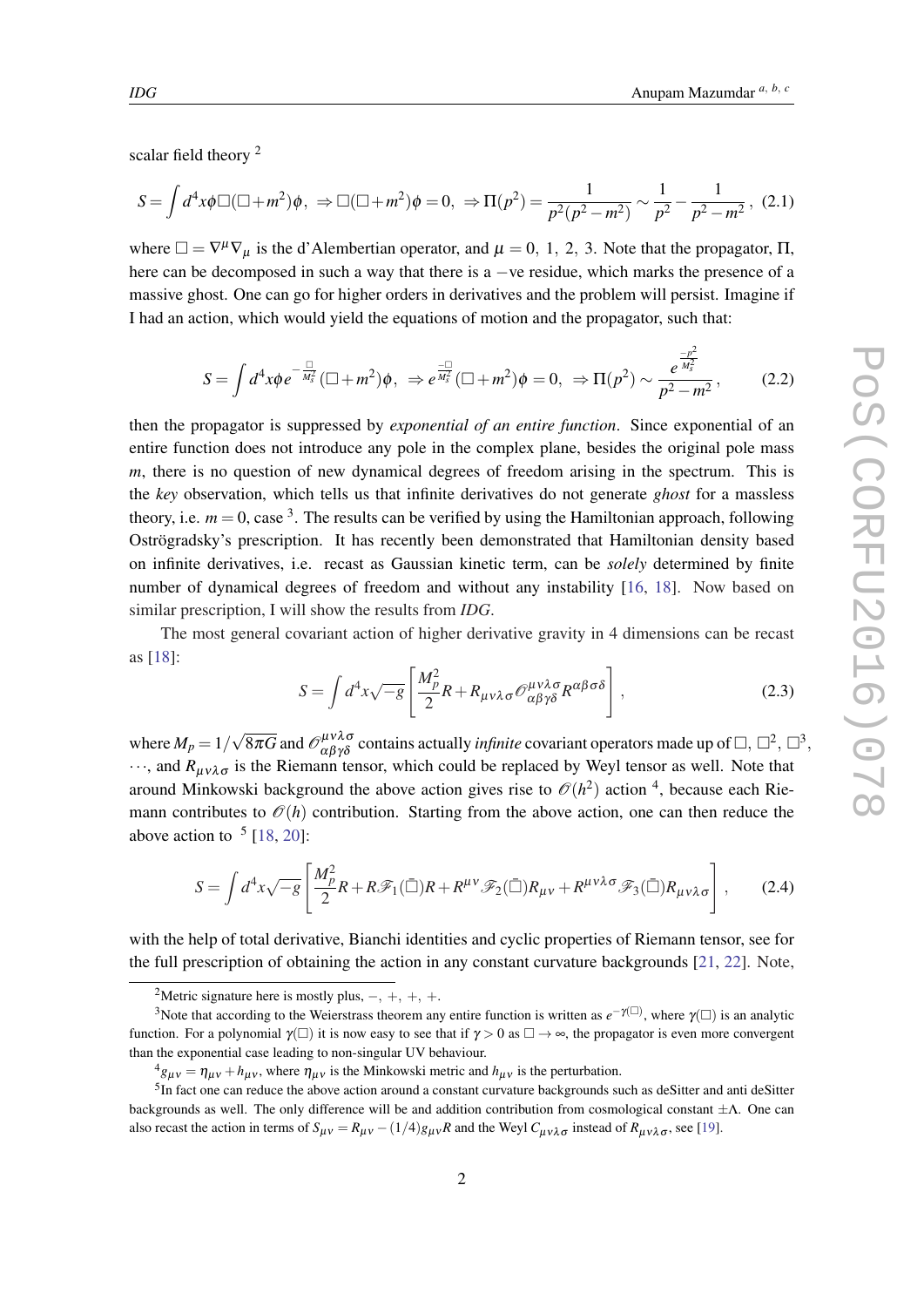<span id="page-3-0"></span>in all these cases the boundary terms have been neglected, if one wishes to take Gibbons-Hawking-York [[23,](#page-13-0) [24](#page-13-0)] boundary action for *IDG*, see [[25\]](#page-13-0). Also note that  $\bar{\Box} = \Box / M_s^2$ , where  $M_s$  is the scale of new physics below  $M_p = 2.4 \times 10^{18}$  GeV. In 4 dimensions,  $M_s$  could be treated as a string scale for instance, or scale of non-locality. The latter will become clear later on.

Some properties of the above *IDG* action are:

1. **3 form factors**: The  $\mathcal{F}_i$ 's act like form factors, similar to pion form factors in OCD. Is there anyway to constrain them? It has been shown in [[18,](#page-13-0) [19\]](#page-13-0) that these form factors are not all independent. In particular, in a Minkowski background one can show that to preserve general covariance, and the massless nature of a graviton would require [[18](#page-13-0), [20\]](#page-13-0):

$$
2\mathcal{F}_1(\bar{\Box}) + \mathcal{F}_2(\bar{\Box}) + 2\mathcal{F}_3(\bar{\Box}) = 0.
$$
 (2.5)

Furthermore, for a homogeneous and isotropic background, the Weyl term vanishes, so one can consider  $\mathscr{F}_3(\bar{\Box}) = 0$  without loss of generality. In fact, one of  $\mathscr{F}_i(\bar{\Box})$  can be set to be zero without loss of any generality. For instance, let us consider  $\mathscr{F}_2(\bar{\Box}) = 0$ , then I am left with  $\mathscr{F}_1(\bar{\Box})$  and  $\mathscr{F}_3(\bar{\Box})$ . However, for a cosmological background, which is homogeneous one can even set Weyl/Riemann term to be zero, so the only non-trivial modification arises from  $S \sim R + R\mathscr{F}_1(\bar{\Box})R$  contribution. In fact, this contribution will be sufficient to show that the Universe can have a nontrivial evolution, a *non-singular bouncing* cosmology [[17\]](#page-13-0). If I wish to seek a metric potential for a point particle, around Minkowski background, then the Weyl term/Riemann term can be set to zero, therefore we are left with  $\mathscr{F}_1(\bar{\Box})$  and  $\mathscr{F}_2(\bar{\Box})$ , such as  $S \sim R + R \mathcal{F}_1(\bar{\Box})R + R^{\mu\nu}\mathcal{F}_2(\bar{\Box})R_{\mu\nu}$ , this action is precisely used to study non-singular blackhole metric.

- 2. UV limit: The above action, Eq. ([2.4\)](#page-2-0), can be imagined to be a UV complete action. At a classical level it has been shown that the solution of Eq. ([2.4\)](#page-2-0) can resolve cosmological singularity for Friedmann-Lemaitre-Roberston-Walker metric [\[18](#page-13-0)] <sup>6</sup>. At a quantum level, one can show that a choice for  $\mathscr{F}_1(\bar{\Box})$ , and  $\mathscr{F}_2(\bar{\Box})$  are determined by making sure that the propagator for Eq.[\(2.4\)](#page-2-0) does not have any pole, i.e. the graviton remains massless, general covariance remains intact [[16,](#page-13-0) [17](#page-13-0), [18](#page-13-0)]. I will discuss this issue again in the next subsection.
- 3. **IR limit**: The IR limit is taken by  $M_s \to \infty$ , or  $\bar{\Box} \to 0$ . In this limit, the above action Eq. ([2.4](#page-2-0)) reduces to pure GR, i.e. the Einstein-Hilbert action. Therefore, in the IR the predictions for the action reduces to that of GR's success story.

#### 2.1 Graviton Propagator & Ghost Free Action

The physical graviton propagator for Eq. [\(2.4\)](#page-2-0) has been found in Refs. [], which is typically sandwiched between two conserved vertices, i.e.  $V^{\mu\nu} \Pi^{\alpha\beta}_{\mu\nu} V_{\alpha\beta}$ , where *V*'s are the conserved vertices. Here, I summarise the results for the propagator  $\Pi$  without the spacetime indices, which can be expressed in terms of the Fourier space, by [[18,](#page-13-0) [20,](#page-13-0) [26](#page-13-0)]

$$
\Pi(-k^2) = \frac{P^{(2)}}{a(-\bar{k}^2)k^2} + \frac{P^{(0)}}{(a(-\bar{k}^2) - 3c(-\bar{k}^2))k^2},
$$
\n(2.6)

<sup>6</sup>There is some progress to show that even Kasner type metric can be made singularity free, although the full analytical result is still pending.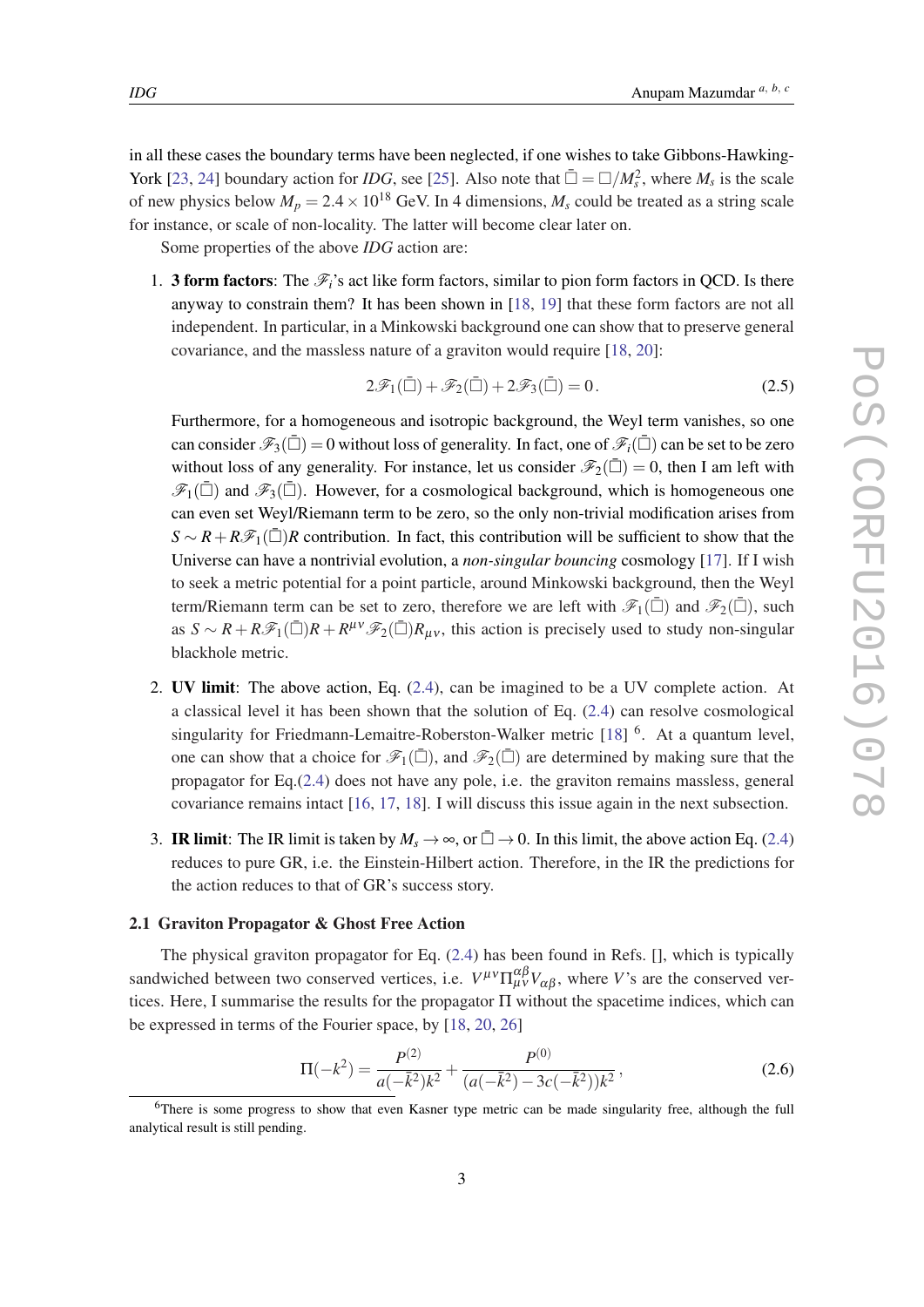<span id="page-4-0"></span>where  $P^{(2)}$  and  $P^{(0)}$  are the spin-projection operators for spin-2 and 0 components, and  $\bar{k} = k/M_s$ , and furthermore [\[18](#page-13-0), [20\]](#page-13-0):

$$
a(-\bar{k}^2) = 1 + \frac{1}{2}\mathcal{F}_2(-\bar{k}^2)(k/M_p)^2 + 2\mathcal{F}_3(-\bar{k}^2)(k/M_p)^2,
$$
\n(2.7)

$$
c(-\bar{k}^2) = 1 - 2\mathcal{F}_1(-\bar{k}^2)(k/M_p)^2 - \frac{1}{2}\mathcal{F}_2(-\bar{k}^2)(k/M_p)^2.
$$
 (2.8)

Note that there is *no* vector component, i.e.  $P^{(1)}$ , is never part of a dynamical degree of freedom in gravity. It decouples from the graviton propagator. Two important observations are:

1. No massive scalar degree of freedom: In order to make sure that the true dynamical degrees of freedom are just massless, transverse and traceless degrees for graviton, I require  $a(-\bar{k}^2) = c(-\bar{k}^2)$ . This will also ensure that the form of the graviton propagator will look similar to the 4 dimensional GR propagator for Einstein-Hilbert action, but with an interest-ing modification<sup>7</sup> [[18,](#page-13-0) [20](#page-13-0)]:

$$
\Pi(-k^2) = \frac{1}{a(-\bar{k}^2)} \left[ \frac{P^{(2)}}{k^2} - \frac{P^{(0)}}{2k^2} \right],
$$
\n(2.9)

such that all the information about the *infinite derivatives* are contained in just one function  $a(-\bar{k}^2)$ . Note that all the quantities inside the [···] do not introduce any new pole other than the massless, transeverse traceless graviton. The new poles may only come from  $a(-\bar{k}^2)$ . However, for

$$
a(-\bar{k}^2) = e^{-\gamma(k^2/M_s^2)},\tag{2.10}
$$

there will be no poles, and therefore the graviton for Eq. ([2.4](#page-2-0)) remains massless all the way from IR- to- UV. For  $M_s \rightarrow \infty$ , the propagator Eq. (2.9) along with Eq. (2.10) indeed reduces to that of GR, Einstein-Hilbert propagator in 4 dimensions.

This is a strong hint that *IDG* can indeed provide us an unique way to resolve the *ghost* problem of Stelle's quadratic curvature gravity. Quantum-loop corrections will not ruin this property due to diffeomorphism invariance <sup>8</sup> . This analysis has been extended to arbitrary *d* spacetime dimensions [\[26](#page-13-0)], and also around dS and AdS backgrounds [\[21](#page-13-0), [22](#page-13-0)]. Note that the exponentially suppressed

#### 2. The constraint:

$$
a(-\bar{k}^2) = c(-\bar{k}^2),\tag{2.11}
$$

suggests that the three form factors, i.e.  $\mathscr{F}_i$ 's, are not independent: <sup>9</sup> see Eq. [\(2.5\)](#page-3-0). However, this provides us some freedom, if I select  $\mathscr{F}_3(\bar{\Box}) = 0$ , then:  $2\mathscr{F}_1(\bar{\Box}) + \mathscr{F}_2(\bar{\Box}) = 0$ . A very similar constraint would be derived if in the original action Eq. ([2.4](#page-2-0)) were written in terms of Weyl instead of Riemann. See footnote 8.

<sup>&</sup>lt;sup>7</sup>The GR propagator has the following form in 4 dimensions:  $\Pi(-k^2) = \frac{P^{(2)}}{k^2}$  $\frac{P^{(2)}}{k^2} - \frac{P^{(0)}}{2k^2}$  $\frac{P^{(0)}}{2k^2}$ . [[13\]](#page-13-0).

<sup>8</sup>This point has been stressed repeatedly by Tomboulis [[16,](#page-13-0) [27](#page-13-0)], and also by Biswas [[28\]](#page-13-0).

<sup>&</sup>lt;sup>9</sup>If I were working with Weyl term instead of Riemann, the constraint  $a(-\bar{k}^2) = c(-\bar{k}^2)$  would lead to following constraint:  $6\mathcal{F}_1(\bar{\Box}) + 3\mathcal{F}_2(\bar{\Box}) + 2\mathcal{F}_3(\bar{\Box}) = 0$ , see [[19\]](#page-13-0).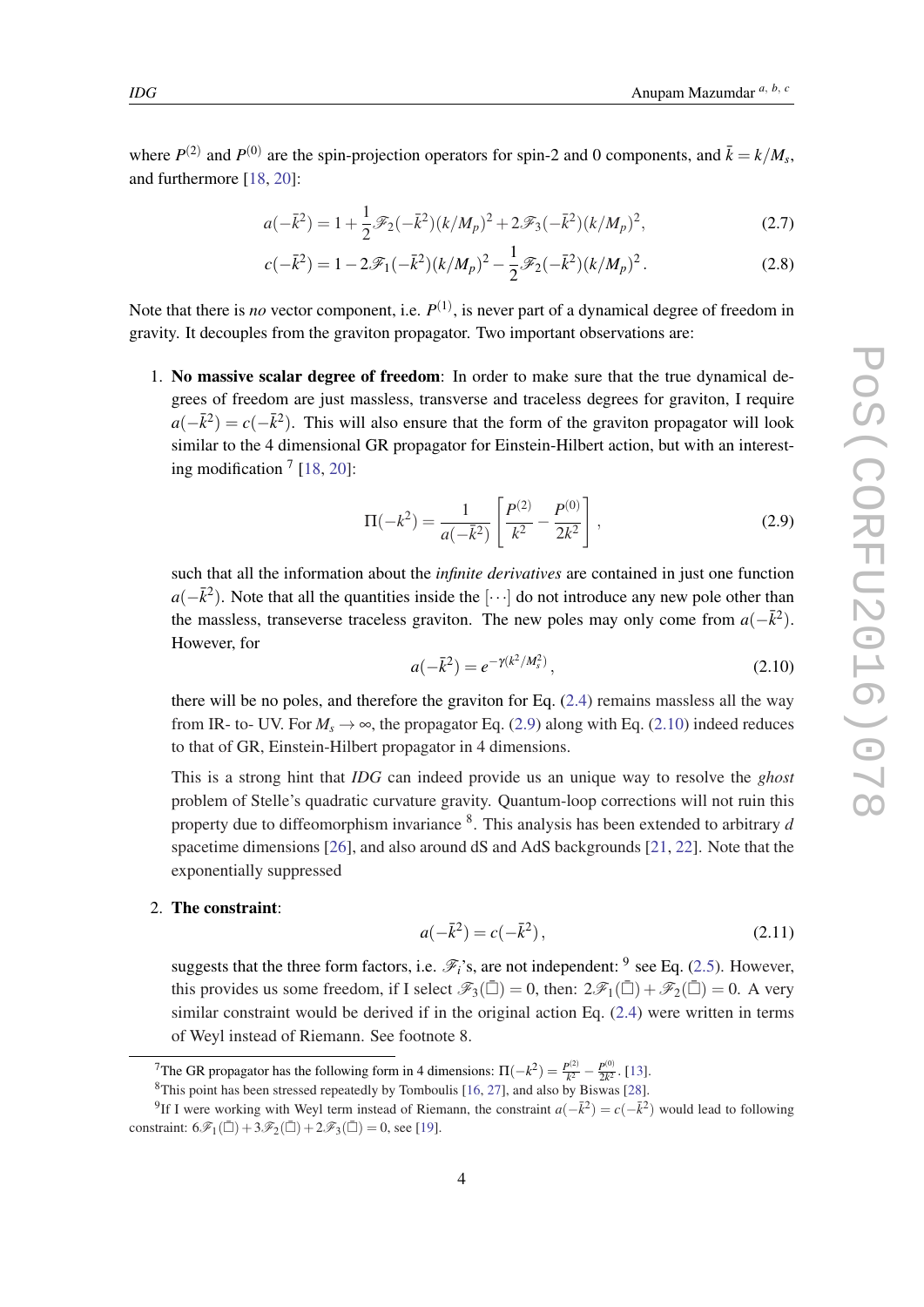<span id="page-5-0"></span>Now, along with Eqs. [\(2.7,](#page-4-0) [2.10](#page-4-0)) and the above constraint, the *IDG* action can be written as [[18,](#page-13-0) [19](#page-13-0)]:

$$
S = \int d^4x \sqrt{-g} \left[ \frac{M_p^2}{2} R + M_p^2 R \left( \frac{e^{-\gamma(\bar{\square})} - 1}{\Box} \right) R - 2M_p^2 R^{\mu\nu} \left( \frac{e^{-\gamma(\bar{\square})} - 1}{\Box} \right) R_{\mu\nu} \right] \tag{2.12}
$$

Now, one can select a specific form of  $\gamma(\bar{\Box})$ . The simplest choice will be

$$
\gamma(\bar{\Box}) = \bar{\Box} = \Box / M_s^2, \qquad (2.13)
$$

In fact, one can select a wider range of *entire function*. The most general case can be expressed in terms of polynomials, and these issues have been discussed in Refs. [[29\]](#page-13-0).

Now, with the above construction of *IDG* action, Eq. (2.12), I can explore various cosmological, astrophysical and field theory applications. The complete equations of motion for Eq. ([2.4](#page-2-0)) have been obtained in [[19\]](#page-13-0), and indeed Eq. (2.12) will be a particular case.

## 3. Classical Singularities

Let us first explore some classical singularities, and demonstrate how *IDG* can ameliorate classical singularity problems persisting in GR. In GR a point like source generates a metric which leads to a singular Schwarzschild metric. At  $r \to 0$  the metric potential blows up to infinity, and also the Kretschmann scalar. One of the outcome of this metric is the presence of an event horizon at  $r = 2GM$ , where G is the Newton's constant, and M is the mass of a point source. At the event horizon the light-cone gets stretched. The metric potential,  $\Phi = GM/r$ , becomes large for  $r < GM$ , and for  $r > GM$ , the metric potential is always less than unity. An IR observer always sees only the perturbed Newtonian potential  $\Phi \leq 1$ , until the observer reaches very close to the event horizon. At  $r = 0$ , there is indeed a curvature singularity, the Kretschmann scalar blows up at  $r \to 0$ . Could *IDG* with an action Eq.  $(2.12)$  resolve such a singularity? - the answer is yes!  $10$ 

## 3.1 Non-singular blackhole solution

Let us consider a simple static metric where the metric potentials:  $2\Phi$ ,  $2\Psi \ll 1$ 

$$
ds^{2} = -(1 - 2\Phi)dt^{2} + (1 + 2\Psi)dr^{2},
$$
\n(3.1)

for a point source, say *M*. The potentials  $\Phi$ ,  $\Psi$  can be solved analytically for Eq. (2.12) [\[18](#page-13-0)] <sup>11</sup>

$$
\Phi(r) = \Psi(r) = -\frac{M}{M_p^2 r} \sqrt{\frac{\pi}{2}} erf\left(\frac{M_s r}{2}\right)
$$
\n(3.2)

<sup>&</sup>lt;sup>10</sup>In this regard, *ghost free IDG* action Eq. (2.12) reminds us of Born-Infeld [[30\]](#page-13-0) extension of Maxwell's electromagnetism. In Maxwell's theory also there exists a singular Coulomb potential for a point-charge particle. The self energy of an electron for instance blows up. However, Born-Infeld action is a non-linear extension of Maxwell's linear theory, where there is a parameter very similar to  $M_s$ , below which the theory behaves as that of Maxwell's. In Born-Infeld theory the self energy of an electron is finite and it does not blow up. A similar challenge arises for Einstein-Hilbert's action, the question is - could we then find an analogue of Born-Infeld gravity? *IDG* provides an answer to this fundamental quantion, as I will demonstrate below.

 $11$ *IDG* kind of action will avoid blackhole singularity has also been discussed before in the context of  $\alpha'$  corrections in string theory [\[31](#page-13-0), [32\]](#page-13-0).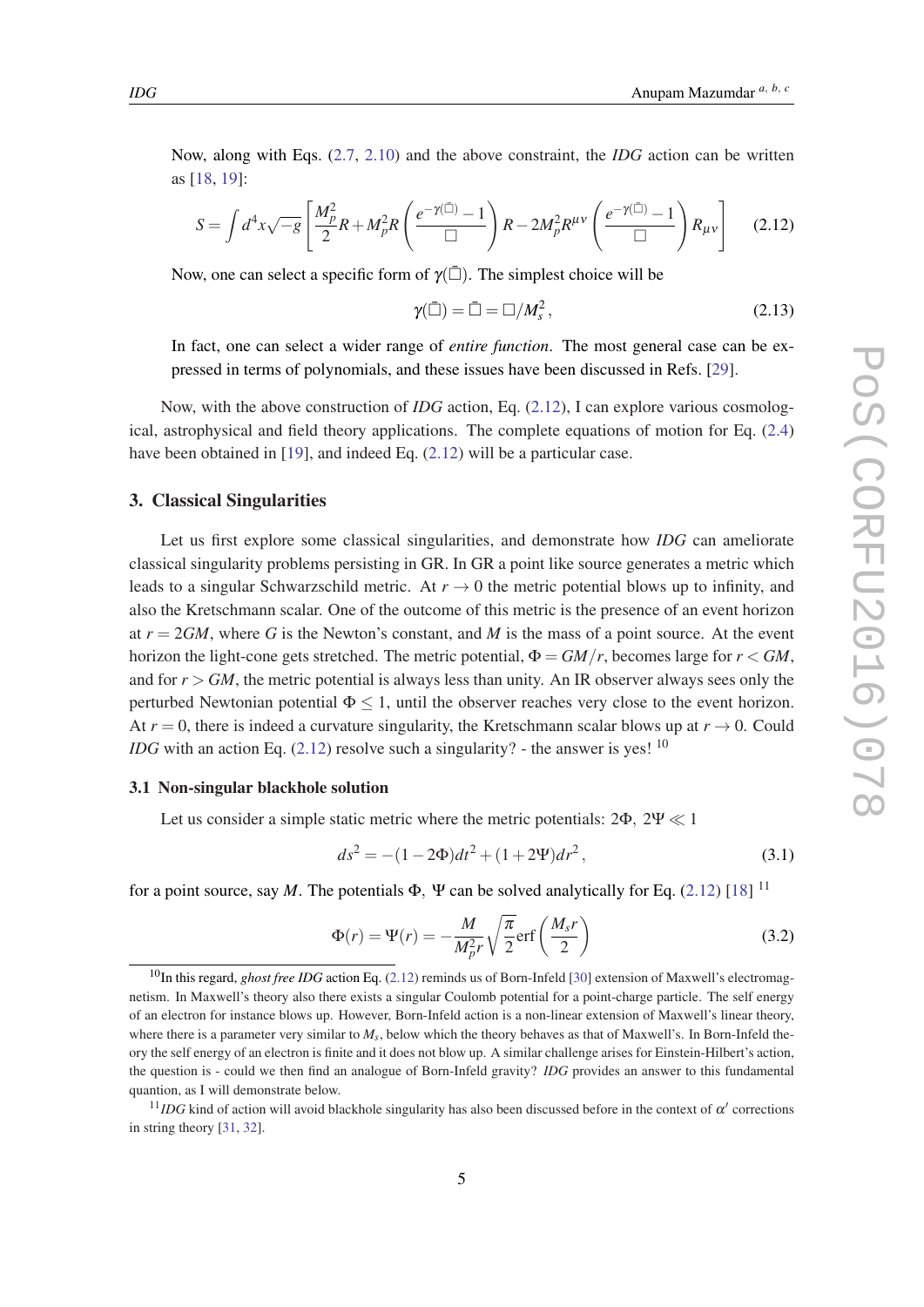This potential is finite near  $r \to 0$ , and decays as  $1/r$  at distances  $r \gg M_s^{-1}$ . The table-top tests of 1/r fall of Newtonian gravity has been tested in the laboratory up to  $5.6 \times 10^{-5}$  m [[33\]](#page-13-0), which implies that  $M_s > 0.004$  eV. One can also test other examples of  $\gamma(\bar{\Box})$ , and place similar constraints on *M<sup>s</sup>* [\[29](#page-13-0)]. One can further compute Kretschmann scalar for the above metric potentials and it is indeed finite.

By observing Eq. ([3.2](#page-5-0)), and for  $r < M_s^{-1}$ , the potential becomes constant, because erf grows linearly in argument, i.e. erf $(M_s r/2) \sim r M_s/2$ , therefore it cancels  $1/r$  factor in the potential. A constant Newtonian potential would lead to a vanishing gravitational force:  $F_g \rightarrow 0$ . Classically the action Eq. ([2.12](#page-5-0)) becomes *asymptotically free*, for  $\gamma(\bar{\Box}) = \Box/M_s^2$ , similar in spirit as QCD. Where above the energies of de-confining phase both quarks and gluons become free! Indeed, one has to show what happens at the quantum level.

So far, I have discussed a static scenario for a metric potential. However, in reality the dynamics of a collapse of matter becomes an important issue. Frolov and Zelnikov [[34,](#page-14-0) [35,](#page-14-0) [36](#page-14-0), [37](#page-14-0)] have studied the dynamical problem of colliding two ultra-relativistic wavefronts to see whether apparent horizon forms for the *IDG* action Eq. [\(2.12](#page-5-0)) with Eq. [\(2.13\)](#page-5-0). What the authors have found is very interesting - the ultra-relativistic collision does not lead to formation of a singularity or the event horizon. The latter can be understood easily, note that both the metric potentials in Eq. ([3.1](#page-5-0)) are bounded by unity,  $2\Phi = 2\Psi \le 1$ , so effectively there is no event horizon for such a system.

Since,  $M_s$  is very large, if it is typically of the order of GUT scale or close to Planck scale, it is interesting to seek the validity of the linear approximation, i.e. the metric potentials are bounded by unity? There are couple of lessons to be learnt here.

1. Validity of the non-singular solution: Indeed mass of a blackhole *Mbh*, cannot be arbitrary large for  $2\Phi = 2\Psi \le 1$ . In fact, the assumption is valid only up to [\[18](#page-13-0)]:

$$
M_{bh} \le \mathcal{O}(1) \frac{M_p^2}{M_s} \,. \tag{3.3}
$$

Indeed this places a limit on  $M_{bh}$ , if  $M_s \sim M_p$  then the allowed mass range for  $M_{bh} \leq M_p \sim$ 10−<sup>5</sup> grams. For such a small point source, indeed this theory has no singularity. The constraints from a current table top limit on  $M_s \geq 10^{-2}$  eV, then yields a non-singular blackhole (or non-singular compact object (*NSCO*) ) mass constraint around  $M_{bh} \leq 10^{25}$  grams. This is an interesting number, because for this range of blackhole/*NSCO* mass can be probed by many astrophysical means, and such objects, at least in the context of GR can be produced in the early Universe via phase transition [\[38](#page-14-0)]. In GR indeed such massive blackholes are stable under Hawking radiation, and can play a significant role in structure formation and history of the Universe as a dark matter candidate.

In *IDG* for Eqs. ([2.12](#page-5-0),[2.13,](#page-5-0) [3.1](#page-5-0)), such massive objects, i.e.  $M \le 10^{25}$  grams with  $M_s \ge$ 10−<sup>2</sup> eV will never form a singular system with event horizon. Such *NSCO* may gravitationally bound - very weakly, and may not act as a dark matter candidate. The reason is that these *NSCO* can be probed by high energy photons, and lack of singularity means that very ultra high energy photons can indeed probe inner structure of the system.

Indeed, for such *NSCO* there will be no information loss paradox ever, since there is no formation of event horizon. One can still discuss gravitational entropy of the system, and it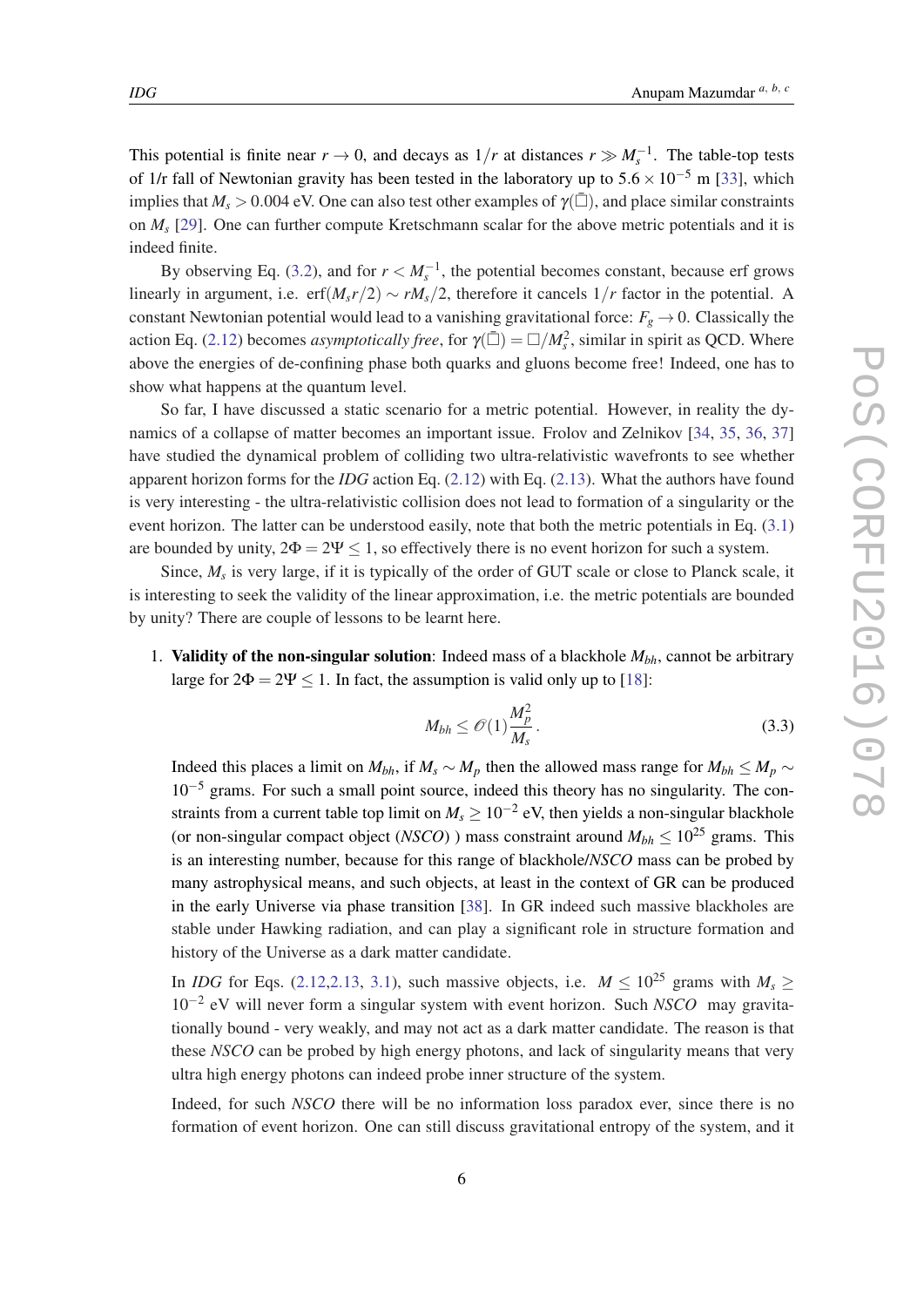has been shown to be following the *Area*-Law with minor correction. This computation has been performed in Ref. [[39\]](#page-14-0).

2. Fate of supermassive astrophysical blackholes: In Einstein's GR one can expect supermassive blackholes residing in the centre of our galaxy, roughly with mass  $\geq 10^{33}$  grams. This number is more than 8-orders of magnitude bigger than one would expect from *NSCO* from *IDG* with  $M_s \ge 10^{-2}$  eV. The obvious question is - do astrophysical blackholes have singularity and the event horizon within *IDG*?

Of course, at this moment there is no full nonlinear solution for the metric Eq. ([3.1\)](#page-5-0) for Eq. [\(2.12](#page-5-0), [2.13](#page-5-0)). Nevertheless, one can still conclude very interesting consequences. If in the process of collapse, the metric potential remains weak, i.e.  $2\Phi$ ,  $2\Psi \le 1$ , the linear approximations will always be valid. Furthermore, if the gravitational interaction becomes weak at short distances, it can avoid forming a singularity, or avoid forming a trapped surface by defocusing the null or time-like rays. This will also mean that the formation of apparent horizon can be avoided, at least in the context of non-rotating scenario. Note that in a static and spherically symmetric metric, the apparent horizon and the event horizon match. If the event horizon can be avoided this means that irrespective of the mass of a supermassive blackhole, the two metric potentials,  $2\Phi$ ,  $2\psi \le 1$ , will always be less than 1 through out the *inside* of the radius  $r_g = 2GM$ . There are some *smoking gun hints* which suggest that gravity becomes weak in the UV in *IDG* and never allow the metric potentials to exceed beyond 1. I will discuss this case very briefly.

## 3.2 Non-singular cosmological solution

In Einstein's GR, cosmological Big Bang singularity is inevitable as  $t \to 0^{-12}$ , where the energy density of the Universe blows up. There have been many attempts to resolve cosmological singularity within GR, plus matter source, but all these attempts inevitably violate either one or all of the matter energy conditions, i.e. strong, weak, or null energy conditions <sup>13</sup>. The aim is to obtain a non-singular cosmology without violating any of the energy conditions in the matter sector or in the gravitational sector. In the latter case, for instance action,  $S \sim M_p^2 R - R^2$  will also resolve the singularity problem, but at the cost of a *ghost*, i.e. -ve kintic term for *R* 2 .

The *IDG* provides a very intriguing solution, gravity at small time scales becomes so weak that Universe could bounce back - resolving the cosmological singularity problem in an elegant fashion. In fact, the above action Eq. ([2.12\)](#page-5-0) with Eq. ([2.13\)](#page-5-0) gave rise to a non-singular bouncing

<sup>12</sup>Here I am mostly talking about a flat spatial background. This is the most challenging case along with +ve spatial curvature. The -ve spatial curvature is rather easy to resolve the singularity problem even within GR. It is believed that inflation might delay the cosmological singularity, and it is true, it pushes back the singularity in time, but it fails to address cosmological singularity [\[40](#page-14-0)].

<sup>&</sup>lt;sup>13</sup>Loop quantum cosmology attempts to address the singularity problem, but in a mini-superspace where the bouncing solution is constructed without studying the entire phase space [\[10](#page-13-0)]. In principle, one should study the problem beyond mini-superspace approximation and show whether singularity can be resolved or not. While string theory does not directly shed light on extremely high curvature regimes in time dependent background, also one would expect string field theory to play a certain role, in particular closed string field theory. In this regard *IDG* captures certain aspects of string field theory, higher derivatives are akin to  $\alpha'$  corrections [\[31](#page-13-0), [32\]](#page-13-0).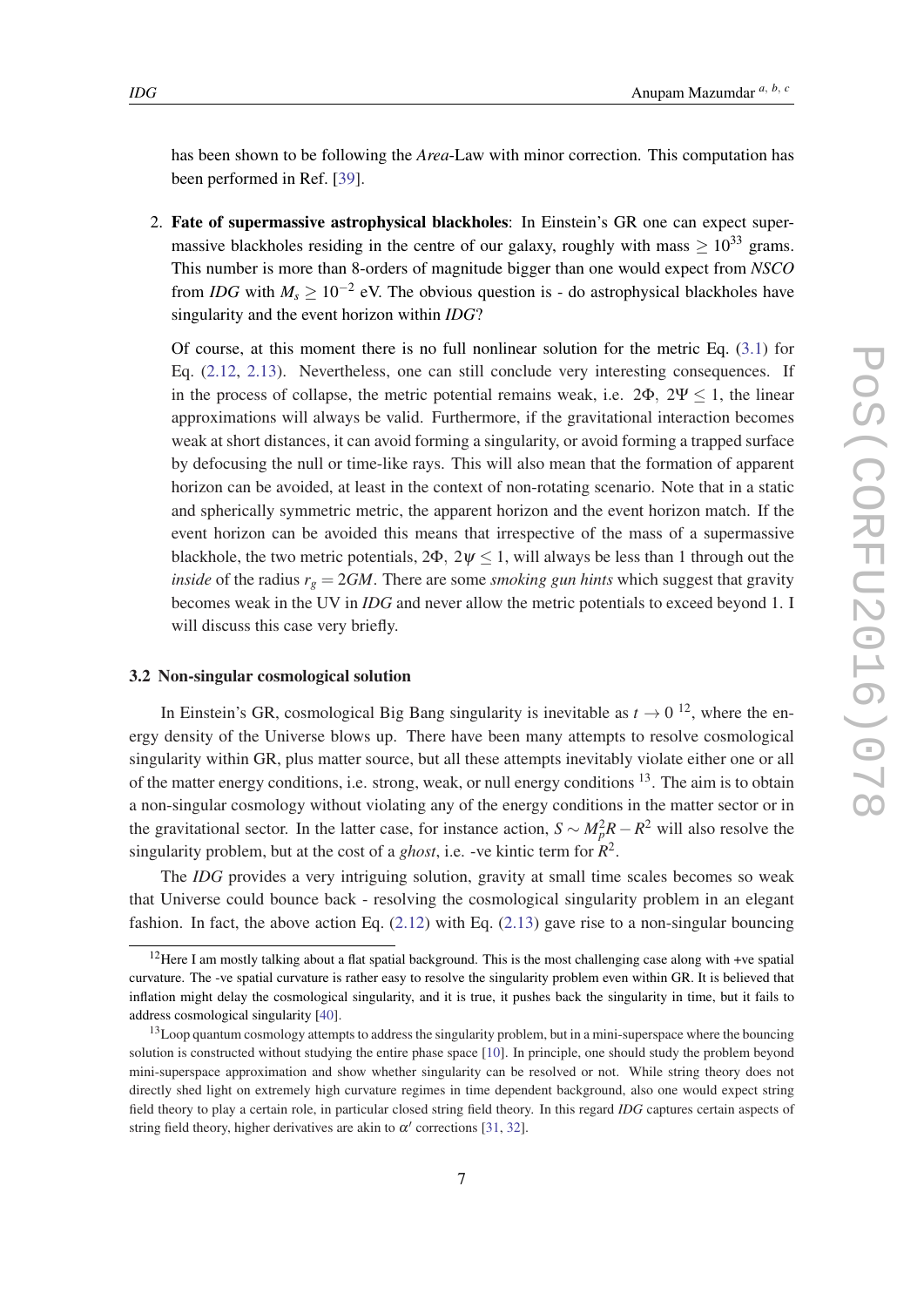<span id="page-8-0"></span>cosmology in a linear regime with an oscillating solution around Minkowski background [\[18](#page-13-0)]:

$$
ds^{2} = -dt^{2} + (1 + A\sin(\lambda t))(dx^{2} + dy^{2} + dz^{2}), \quad A \ll 1,
$$
\n(3.4)

where *A* is constant amplitude of the oscillations. This is an analogue of a gravitational soliton. Such a solution is not possible within GR. Even to obtain this solution, it was realised that one requires an additional condition on gravitational degrees of freedom [\[18](#page-13-0)].

1. An additional ghost free spin-0 degree of freedom: Besides massless graviton, an additional degree of freedom is required. In order to resolve the cosmological singularity, one requires [[18,](#page-13-0) [41](#page-14-0)]

$$
a(-\bar{k}^2) \neq c(\bar{k}^2),\tag{3.5}
$$

which means that there is an additional pole in the spin-0 component. In fact this pole is harmless, what it means is that there is an additional scalar degree of freedom which is required to resolve the cosmological singularity. In fact, any  $f(R)$  theory does have a Brans-Dicke scalar mode [\[42](#page-14-0)]. But, not any kind of  $f(R)$  gravity would give rise to a non-singular cosmology.

For instance, action:  $S \sim M_p^2 R + R^2$  theory does not give rise to a non-singular bounce, but *S* ∼ *M*<sub>*p*</sub><sup>2</sup>*R* − *R*<sup>2</sup> theory does give rise to a bouncing cosmology [\[43](#page-14-0)], but at the cost of a *ghost* degree of freedom. Therefore the right question to ask - what should be the form of  $c(\bar{\Box})$  or  $c(-\bar{k}^2)$ , such that there is *just* an additional pole, and it is *ghost free*?

In order to accommodate one extra pole in the spin-0 component of the propagator, an appropriate condition will be then [\[18](#page-13-0), [41\]](#page-14-0):

$$
c(\bar{\Box}) = \frac{a(\bar{\Box})}{3} \left[ 1 + 2 \left( 1 - \frac{\Box}{m^2} \right) \tilde{a}(\bar{\Box}) \right],
$$
 (3.6)

and the corresponding propagator becomes [[18,](#page-13-0) [41\]](#page-14-0) (also see the thesis [\[44\]](#page-14-0)):

$$
\Pi(-k^2) = \frac{1}{a(-\bar{k}^2)} \left[ \frac{P^{(2)}}{k^2} - \frac{1}{\tilde{a}(-\bar{k}^2)} \left( \frac{p^{(0)}}{k^2} - \frac{p^{(0)}}{k^2 + m^2} \right) \right].
$$
 (3.7)

It is evident that there is an additional scalar pole with mass *m*. This will serve as an effective mass for the Brans-Dicke scalar. Now, what should be the corresponding *IDG* action which would give rise to a new propagator Eq. (3.7)? I will discuss this below.

2. The *IDG* action which resolves cosmological singularity: We have already discussed that the 3 form factors of the original *IDG* action, Eq. ([2.4](#page-2-0)), are not all independent, see Eq. ([2.5](#page-3-0)). There is a bit of a freedom which one can exploit. For instance in a homogeneous and isotropic background, it is sufficient to study an *IDG* action which contains *S* ∼  $M_p^2 R + R\mathscr{F}_1(\bar{\Box})R$ . The reason is very simple, I can set  $\mathscr{F}_2 = 0$ , leaving behind  $\mathscr{F}_1$ ,  $\mathscr{F}_3 \neq 0$ . However, for a homogeneous and isotropic background the Weyl term can be set zero at the background level, so the *IDG* action can be recast completely by [\[17](#page-13-0)]:

$$
S = \int d^4x \sqrt{-g} \left[ \frac{M_p^2}{2} R + M_p^2 R \left( \frac{e^{-\Box/M_s^2} - 1}{\Box} \right) R \right].
$$
 (3.8)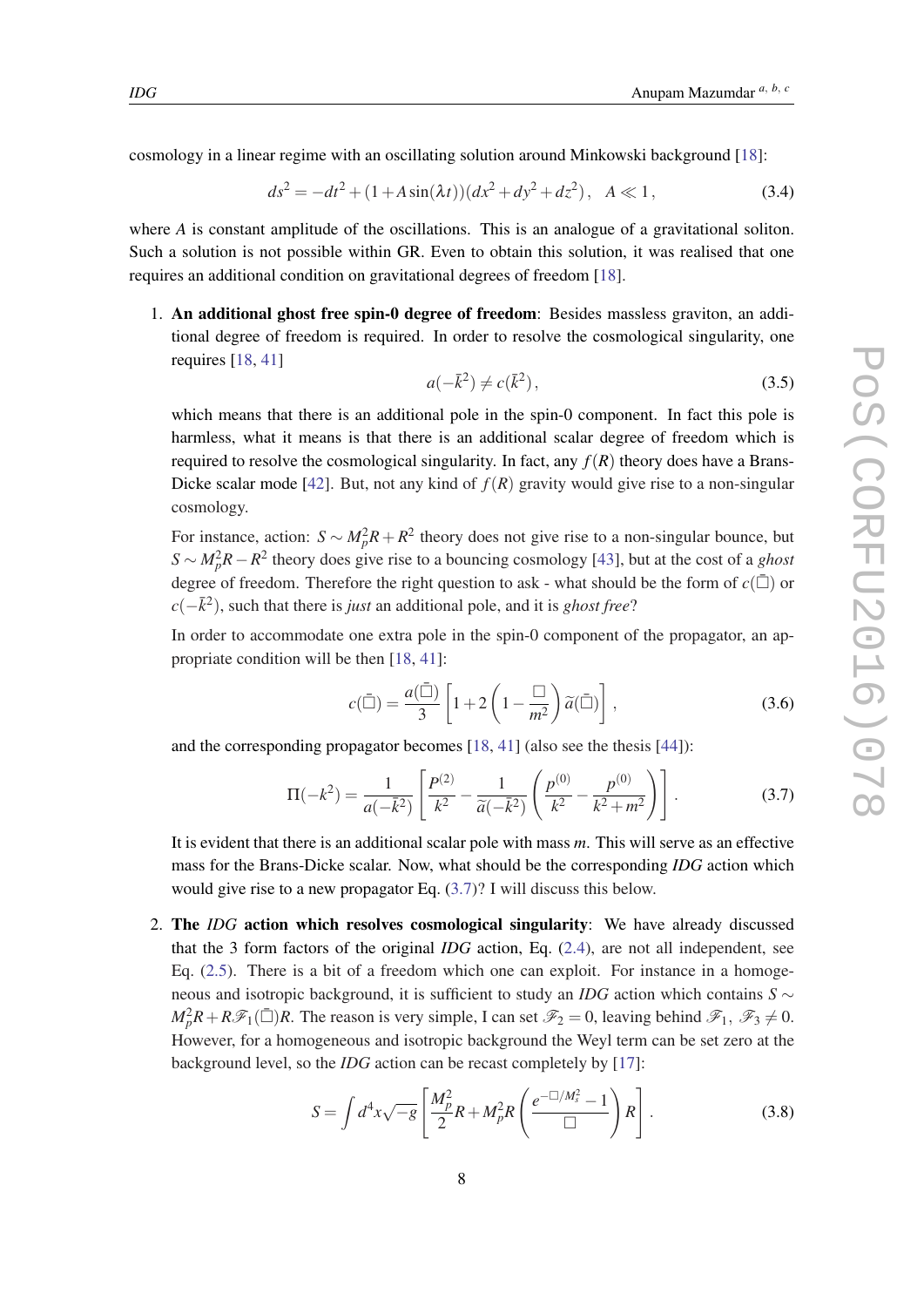The equations of motion for this action has been studied in [\[17](#page-13-0), [45](#page-14-0)]. The equations of motion satisfy an interesting recursive solution for 2 constants,  $c_1$ ,  $c_2$ :

$$
\Box R = c_1 R + c_2, \qquad (3.9)
$$

which solves the full non-linear equations of motion of the above action Eq. [\(3.8\)](#page-8-0), and yields a very interesting solution in presence of a +ve cosmological constant:  $\Lambda$  [[17,](#page-13-0) [45](#page-14-0)]:

$$
ds^{2} = -dt^{2} + a_{0}\cosh^{2}{(\lambda t)} \left[ dx^{2} + dy^{2} + dz^{2} \right], \quad \lambda = \sqrt{\frac{\Lambda}{3M_{p}^{2}}}, \quad \Lambda \sim M_{s}^{4}.
$$
 (3.10)

The scale factor is given by  $cosh(\lambda t)$ , which has both positive and negative branches, means that the solution is time symmetric. The solution indeed replaces the singularity present in homogeneous and isotropic Universe in GR by a non-singular bouncing Universe. The bounce solution is robust under perturbations, for both sub-Hubble and super-Hubble perturbations, see [[46,](#page-14-0) [47\]](#page-14-0).

3. Defocusing of null rays and Raychoudhuri equation: Avoidance of cosmological singularity has now been tested by studying null/time-like geodesics, and how they get defocused for the above action Eq.  $(3.8)$  $(3.8)$  $(3.8)$  for normal matter, which does not violate any of the energy conditions, i.e. strong, weak, null energy conditions [[41,](#page-14-0) [48\]](#page-14-0). This is due to the fact that *IDG* modifies the Raychoudhuri's equation, compared to that in the GR case, in such a way that the expansion parameter  $\theta = \nabla_{\mu} k^{\mu}$ , where  $k^{\mu}$  is the null ray, follows:

$$
\frac{d\theta}{d\tau} + \frac{1}{2}\theta^2 \ge 0,\tag{3.11}
$$

where  $\tau$  is the affine parameter. The expansion parameter defocuses in presence of *IDG*, which shows the matter never gets trapped in a finite region of spacetime, and the manifold remains smooth. As such the defocusing theorem of null rays does not shed light on spacetime singularity, but it ensures that the space-time manifold is regular and null geodesics are past-complete.

Furthermore, the above action Eq. [\(3.8\)](#page-8-0) is a UV complete action for a quadratic curvature inflation, as pointed out in Refs. [[49\]](#page-14-0). This action has very intriguing B-mode prediction, which can produce a range of tensor-to-scalar ratio  $0.001 \le r \le 0.6$  [[50\]](#page-14-0).

## 4. Quantum UV finiteness

*IDG* provides an intriguing quantum feature; being an infinite derivative theory of gravity, and with an exponentially suppressed propagator Eq. ([2.9](#page-4-0), [2.10\)](#page-4-0), at higher loops one would expect gravity should be finite. In fact, gravity should become *asymptotically free* in the UV. Since the propagator is exponentially suppressed, in the context of gravity, which has only derivative interactions, the vertex operator for 3 incoming momenta will be schematically given by [[51\]](#page-14-0):

$$
V(\bar{k}_i) \sim C(\bar{k}_i^2) f(e^{\bar{k}_i^2}), \qquad (4.1)
$$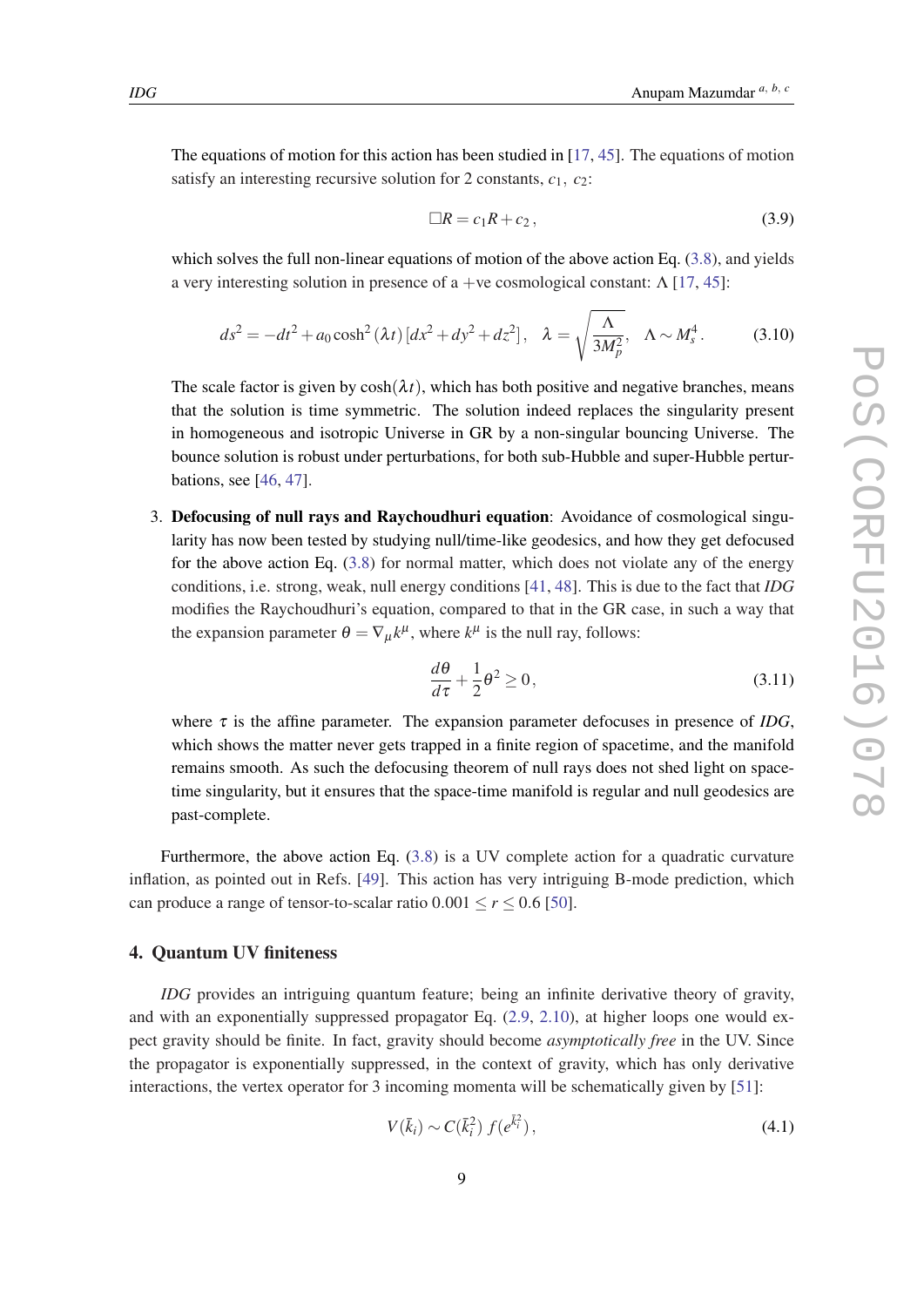<span id="page-10-0"></span>where  $i = 1, 2, 3$  and  $C(\bar{k}_i^2)$  is a polynomial function of  $k_1, k_2, k_3$ , and  $f(\bar{k}_i^2)$  is an exponential function of some linear combination of  $\bar{k}_i^2$ . In the UV limit, certainly  $f(\bar{k}_i^2)$  will dominates over the polynomial, therefore, the counting of superficial degree of divergence will depend *solely* on exponentially suppressed propagator and exponentially enhanced vertices in the UV. Couple of crucial points to note here:

- 1. Non-local interactions: An important point to note here is that the vertex operator is spread over a region of space time, which yields non-local interactions, i.e.  $e^{\bar{k}^2}$ , essentially in the UV  $k \gg M_s$ , or within space-time  $M_s^{-1}$ . While in the IR, for  $k \ll M$  or space-time region  $\gg M_s^{-1}$ the interactions become local. In the decoupling limit when  $M_s \to \infty$ , the gravitational action reduces to that of a pure GR action, see Eq. [\(2.12](#page-5-0)). A further point to note here is that the free theory is always local, and non-locality arises only in interactions.
- 2. Renormalizability: A detailed power counting argument shows that the degree of divergence is given by  $^{14}$  [[15,](#page-13-0) [51,](#page-14-0) [52](#page-14-0)]:

$$
D = 1 - L,\tag{4.2}
$$

where *L* stands for loops. For  $L = 1$ , the action Eq. ([2.12](#page-5-0)) gives rise to divergence, which is similar to that of GR at  $L = 1$ . One requires counter term to absorb the divergence. However, for  $L > 1$ , the superficial degree of divergence is negative, suggests that the theory in UV should be finite, and power counting renormalizable. This means that higher loops,  $L > 1$ , gives rise to a finite result without any divergences with respect to *internal*-loop momentum and *external*-loop momenta. If this is the case, then the theory becomes *asymptotically free*, where gravitational interactions become weaker in the UV. A glimpse of this has already been seen at a classical level for Eq.  $(2.13)$  $(2.13)$ , the metric potential Eq.  $(3.2)$  gave rise to a constant potential for  $r < M_s^{-1}$ , and net force between two masses vanish, i.e.  $F_g \to 0$ .

Indeed, this conclusion is extremely interesting and bears some resemblance to Weinberg's idea of *asymptotic safety* []. nevertheless, its worth spending more time in understanding the subtle issues and show rigorously by doing some explicit computations.

In this review, I will not discuss any further the gravitational interaction, instead just to build an intuition - I will briefly discuss the case of a scalar toy model which will resemble gravity to a large extent with non-local interactions. Inspired by this infinite-derivative gravitational action, see Eq. [\(2.4](#page-2-0)), we have formulated a scalar toy model in Ref. [\[51](#page-14-0)] that captures the essential features of the UV behaviour of the *IDG* action, Eq. [\(2.4\)](#page-2-0). The scalar *toy model* action is given by

$$
S_{\text{scalar}} = S_{\text{free}} + S_{\text{int}},\tag{4.3}
$$

where <sup>15</sup>

$$
S_{\text{free}} = \frac{1}{2} \int d^4x \left( \phi \Box a (\bar{\Box}) \phi \right) \tag{4.4}
$$

<sup>&</sup>lt;sup>14</sup>From the power counting argument, the superficial degree of divergence in GR is:  $D = 2L + 2$ , so at higher loops  $L > 1$ , the superficial degree of divergence keeps increasing. At one-loop, 2 derivative GR has divergences, but it can be absorbed by local counter-terms. At a quadratic order in gravity, the action considered by Stelle in [\[14](#page-13-0)] is indeed power counting renormalizable.

<sup>&</sup>lt;sup>15</sup>One way to obtain the scalar toy model is to exploit the symmetry of GR, a global scaling symmetry,  $g_{\mu\nu} \to \lambda g_{\mu\nu}$ , and around the Minkowski background,  $g_{\mu\nu} = \eta_{\mu\nu} + h_{\mu\nu}$ , the scaling symmetry translates to  $h_{\mu\nu} \to (1+\varepsilon)h_{\mu\nu} + \varepsilon \eta_{\mu\nu}$ .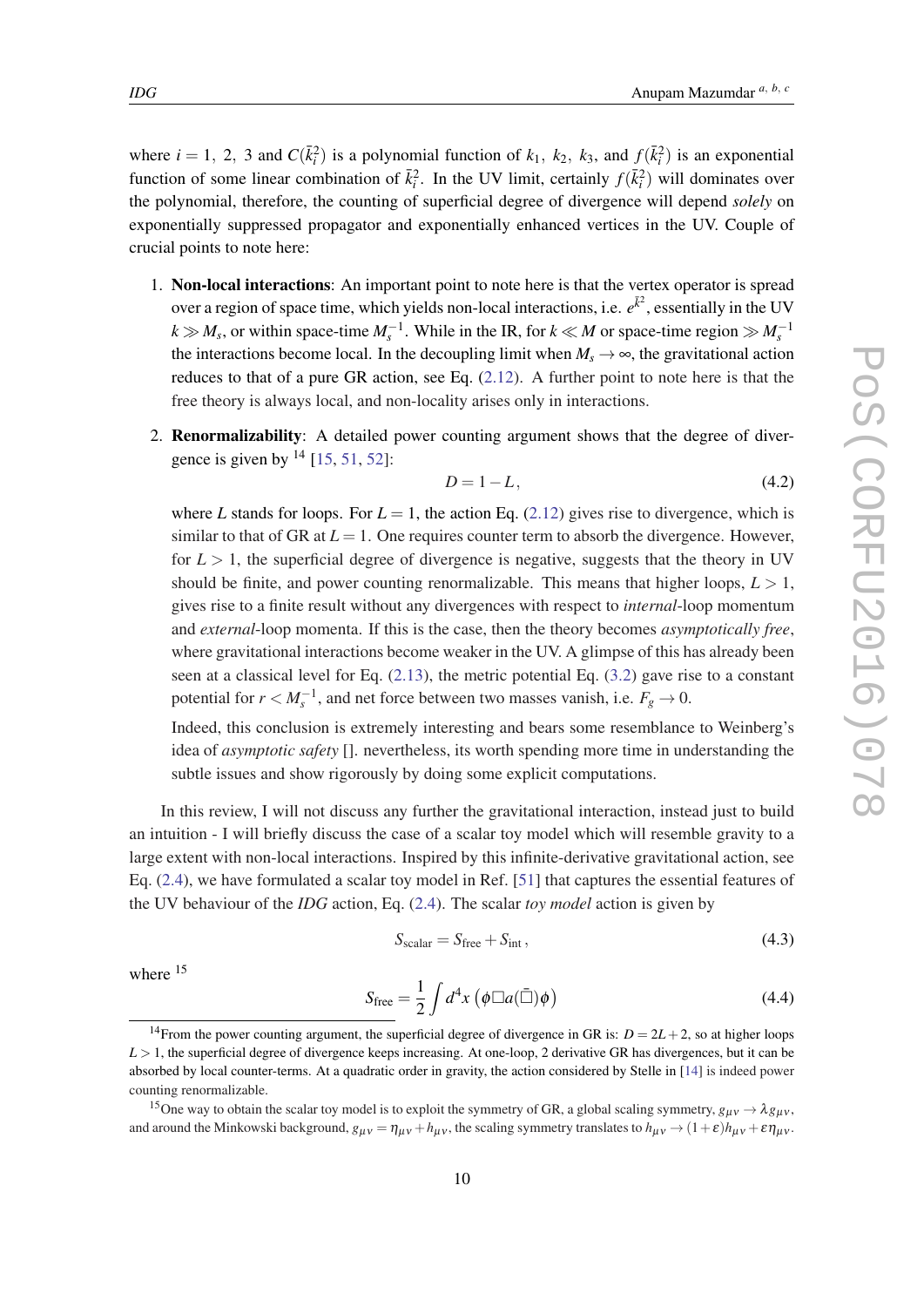$$
S_{\rm int} = \frac{1}{M_P} \int d^4x \left( \frac{1}{4} \phi \partial_\mu \phi \partial^\mu \phi + \frac{1}{4} \phi \Box \phi a(\bar{\Box}) \phi - \frac{1}{4} \phi \partial_\mu \phi a(\bar{\Box}) \partial^\mu \phi \right); \tag{4.5}
$$

we have  $a(\bar{\Box}) = e^{-\bar{\Box}} \equiv e^{-\Box/M^2}$ . The equation of motion for the action given by Eq. [4.3](#page-10-0) satisfies the shift-scaling symmetry  $\phi \rightarrow (1+\varepsilon)\phi + \varepsilon$ , where  $\varepsilon$  is infinitesimal.

Many interesting properties of Eq. ([4.3](#page-10-0)) can be established, which I summarise below:

- 1. Global symmetry as opposed to local symmetry: The above symmetry  $\phi \rightarrow (1+\varepsilon)\phi + \varepsilon$ is a global symmetry as opposed to a diffeomorphism symmetry, which is local. As a result, the scalar-toy model will have issues such as generating effective *mass* at one-loop, which will never occur in the case of gravity, diffeomorphism invariance will protect the massless ness of a graviton. See for details [\[51](#page-14-0)].
- 2. One-loop divergence and local counter term: There exists a divergence with respect to *internal*- loop momentum form 1-loop 2-point function. This can be cured by adding a counter term which is *local*, containing no infinite derivative terms, i.e.  $a(\bar{\Box})$ . In this respect Eq. ([4.3](#page-10-0)) can be made one loop renormalizable.
- 3. Higher loops and UV finite: In Ref. [\[51](#page-14-0)] it was established that the dressed propagator is more exponentially suppressed than the bare propagator, and the dressed vertices behave as exponentials of external momenta when the external momenta are large. By employing dressed propagators and vertices, *n*-loop, 2- & 3-point diagrams constructed out of lowerloop, 2- & 3-point diagrams become finite in the UV with respect to internal loop momentum, and no UV divergences arise and no new counterterm is required.

Similarly, by employing dressed vertices and propagators, *n*-loop, *N*-point diagrams constructed out of lower-loop 2- & 3-point diagrams are also UV finite with respect to internal loop momentum. Also, the external momentum dependences of *n*-loop, *N*-point diagrams constructed out of lower-loop 2- & 3-point diagrams decrease as the loop-order increases and the external momentum divergences are eliminated at sufficiently high loop-order [[51\]](#page-14-0).

4. Scattering amplitude and astrophysical blackhole: In Ref. [\[53](#page-14-0)] the UV behaviour of scattering diagrams were investigated for Eq. [\(4.3](#page-10-0)), and it was established that the external momentum dependence of the scattering diagrams is convergent for large external momenta. The results were obtained by dressing the bare vertices of the scattering diagrams by considering renormalised propagator and vertex loop corrections to the bare vertices. With an increasing loop order, the exponents in the dressed vertices become negative at sufficiently high loop-order, and the corresponding amplitude decreases exponentially. All these results show that trans-Planckian scattering is not a problem for *infinite derivative theories*. The decrease in scattering amplitude suggests that these theories behave better in the UV, similar conclusions were also obtained in Ref. [[28\]](#page-13-0), where it was assumed that the scalar field  $\phi$ could take the role of a Standard Model Higgs, and also in thermal field theory [[54\]](#page-14-0), which has been helpful to understand Hagedorn phase transition.

For multi-particle scatterings, the amplitude scales as  $\sim e^{-\sqrt{n}p^2/M_s^2}$ , where *n* is the number of external legs, assuming that all the momenta are the same, i.e. *p*. This may have a

and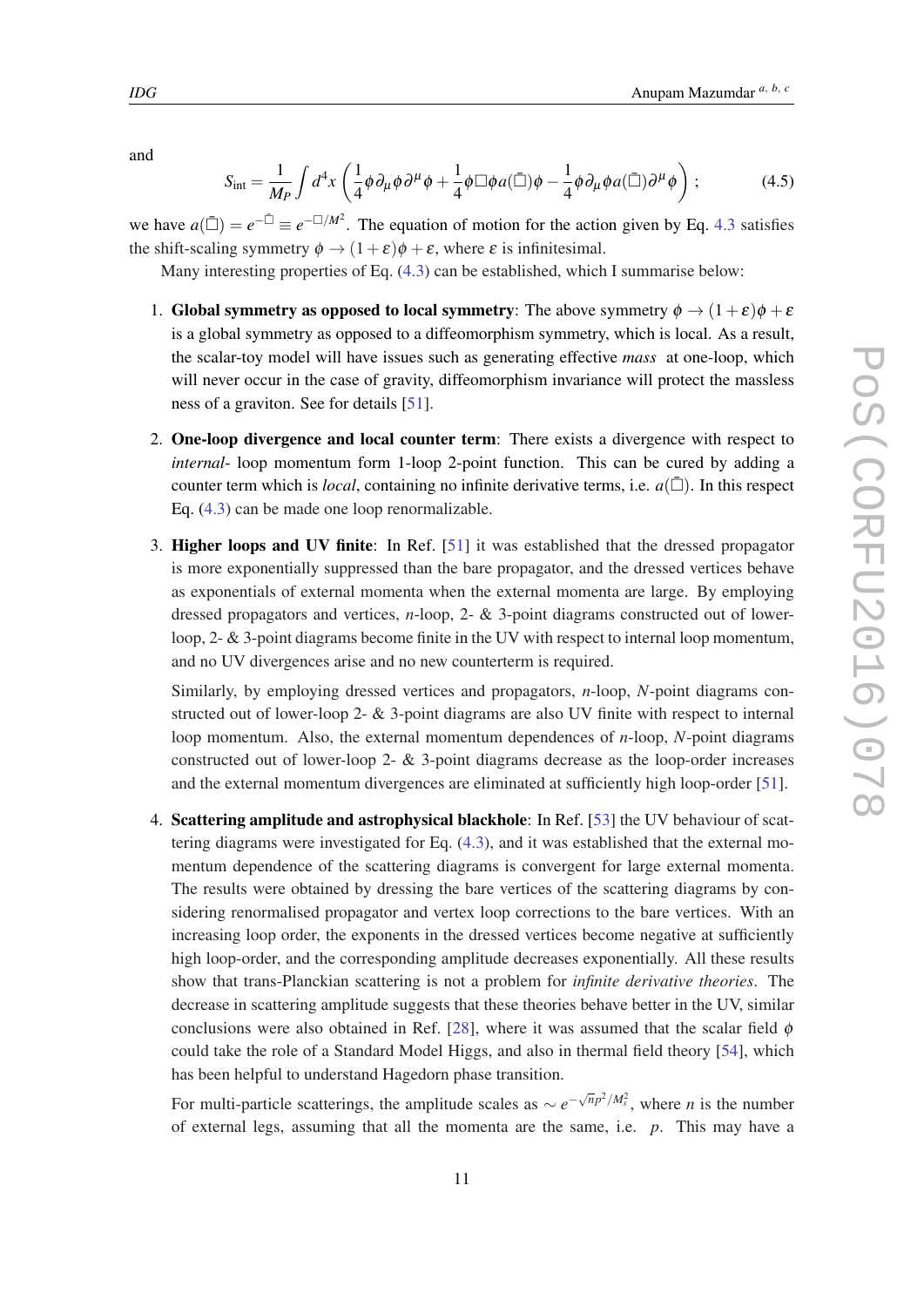<span id="page-12-0"></span>profound conseqence for *astrophysical blackholes*. What it means is that any astrophysical blackhole which is typically constructed out of *n* quanta, in this particular case *n*-bosonic states. However, as we bring these states closer to each other - they are bound to interact and scatter, but their scattering amplitude decreases exponentially with the number of states. This will then give rise to an effective scale of non-locality to be:

$$
M_{eff} \sim \frac{M_s}{\sqrt{n}},\tag{4.6}
$$

larger than the original  $M_s$ . For instance, although the scale of non-locality is  $M_s^{-1}$ , but its effect can be enlarged in presence of multiple scattering states by a larger region of spacetime, i.e.  $\sqrt{n}M_s^{-1}$ . This argument might prevent a complete collapse of matter under gravity, and prevent forming a blackhole alltogether. In reality, one can imagine now  $\phi$  being replaced by  $h_{\mu\nu}$ , and imagining that the end stage of a blackhole is constituted by graviton.

## 5. conclusion

I have summarised here some interseting results emerging from *infinite derivative field theories and gravity*. In particular, I have discussed how to constrain an *IDG* action from diffeomorphism invariance, causality, and stability arguments, such as *ghost free* consideration. I have explored important properties of *IDG* at a classical level, in particular resolving singularity in mini-blackholes, and cosmological Big Bang singularity problems. At a quantum level, I have discussed power counting argument to show that a class of theory in gravity can be made UV finite, or *asymptotically free*. I have discussed a scalar-toy model which captures essence of *IDG*, and in this context I have argued how such *infinite derivative scalar field theory* can be made UV finite [[51\]](#page-14-0).

There are also very important challenges ahead - such as the fate of astrophysical blackholes, existence of singularity, and presence/absence of event horizon. At a quantum front, indeed one would like to show that Eq. [\(2.12](#page-5-0)) is indeed UV finite, and a viable theory of quantum gravity.

## References

- [1] C. M. Will, Living Rev. Rel. 17, 4 (2014) [arXiv:1403.7377 [gr-qc]].
- [2] B. P. Abbott *et al.* [LIGO Scientific and Virgo Collaborations], Phys. Rev. Lett. 116, no. 6, 061102 (2016) [arXiv:1602.03837 [gr-qc]].
- [3] G. 't Hooft and M. J. G. Veltman, Ann. Inst. H. Poincare Phys. Theor. A 20, 69 (1974).
- [4] S. W. Hawking and G. F. R. Ellis,
- [5] B. S. DeWitt, Phys. Rev. **160** (1967) 1113.
- [6] B. S. DeWitt, Phys. Rev. **162**, 1195 (1967).
- [7] B. S. DeWitt, Phys. Rev. **162** (1967) 1239.
- [8] S. Weinberg. Ultraviolet Divergences In Quantum Theories Of Gravitation Hawking, S.W. (Cambridge Univ. (UK)); Israel, W. (Alberta Univ., Edmonton (Canada). Theoretical Physics Inst.) (eds.); p. 790-831; ISBN 0 521 22285 0; 1979; p. 790-831; University Press; Cambridge.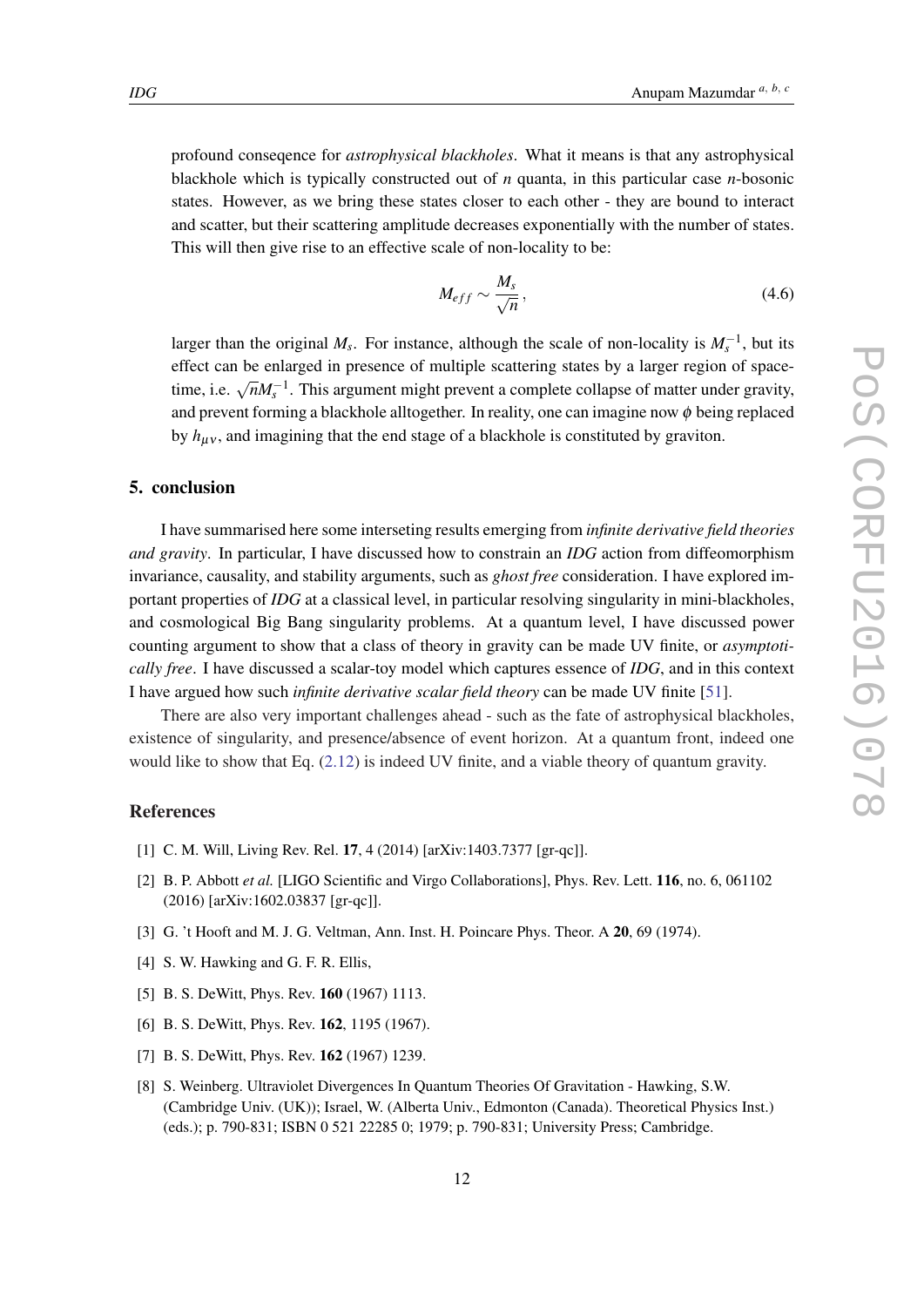- <span id="page-13-0"></span>[9] J. Ambjorn, A. Goerlich, J. Jurkiewicz and R. Loll, Phys. Rept. 519, 127 (2012) [arXiv:1203.3591 [hep-th]].
- [10] A. Ashtekar, Lect. Notes Phys. **863** (2013) 31 [arXiv:1201.4598 [gr-qc]].
- [11] J. Polchinski. String theory. Vol. 2: Superstring theory and beyond 1998. Univ. Pr.. Cambridge, UK: r. 531p.
- [12] M. Ostrogradski. Memoires sur les equations differentielles relatives au probleme des isoperimetres, Mem. Ac. St. Petersbourg VI (1850) 385.
- [13] P. Van Nieuwenhuizen, Nucl. Phys. B **60**, 478 (1973).
- [14] K. S. Stelle, Phys. Rev. D **16**, 953 (1977).
- [15] E. Tomboulis, Phys. Lett. **97B**, 77 (1980).
- [16] E. T. Tomboulis, hep-th/9702146.
- [17] T. Biswas, A. Mazumdar and W. Siegel, JCAP 0603, 009 (2006) [hep-th/0508194].
- [18] T. Biswas, E. Gerwick, T. Koivisto and A. Mazumdar, Phys. Rev. Lett. 108, 031101 (2012) [arXiv:1110.5249 [gr-qc]].
- [19] T. Biswas, A. Conroy, A. S. Koshelev and A. Mazumdar, Class. Quant. Grav. 31 (2014) 015022 Erratum: [Class. Quant. Grav. 31 (2014) 159501] [arXiv:1308.2319 [hep-th]].
- [20] T. Biswas, T. Koivisto and A. Mazumdar, "Nonlocal theories of gravity: the flat space propagator," arXiv:1302.0532 [gr-qc].
- [21] T. Biswas, A. S. Koshelev and A. Mazumdar, Fundam. Theor. Phys. 183, 97 (2016) [arXiv:1602.08475 [hep-th]].
- [22] T. Biswas, A. S. Koshelev and A. Mazumdar, Phys. Rev. D 95, no. 4, 043533 (2017) [arXiv:1606.01250 [gr-qc]].
- [23] J. W. York, Jr., Phys. Rev. Lett. **28**, 1082 (1972).
- [24] G. W. Gibbons and S. W. Hawking, Phys. Rev. D 15 (1977) 2752.
- [25] A. Teimouri, S. Talaganis, J. Edholm and A. Mazumdar, JHEP 1608, 144 (2016) [arXiv:1606.01911  $[gr-qc]$ ].
- [26] A. Conroy, A. Mazumdar, S. Talaganis and A. Teimouri, Phys. Rev. D 92, no. 12, 124051 (2015) [arXiv:1509.01247 [hep-th]].
- [27] E. T. Tomboulis, Phys. Rev. D 92, no. 12, 125037 (2015) [arXiv:1507.00981 [hep-th]].
- [28] T. Biswas and N. Okada, Nucl. Phys. B 898, 113 (2015) [arXiv:1407.3331 [hep-ph]].
- [29] J. Edholm, A. S. Koshelev and A. Mazumdar, Phys. Rev. D 94, no. 10, 104033 (2016) [arXiv:1604.01989 [gr-qc]].
- [30] M. Born and L. Infeld, Proc. Roy. Soc. Lond. A 144, 425 (1934).
- [31] A. A. Tseytlin, Phys. Lett. B 363, 223 (1995) [hep-th/9509050].
- [32] W. Siegel, hep-th/0309093.
- [33] D. J. Kapner, T. S. Cook, E. G. Adelberger, J. H. Gundlach, B. R. Heckel, C. D. Hoyle and H. E. Swanson, Phys. Rev. Lett. 98 (2007) 021101 [hep-ph/0611184].